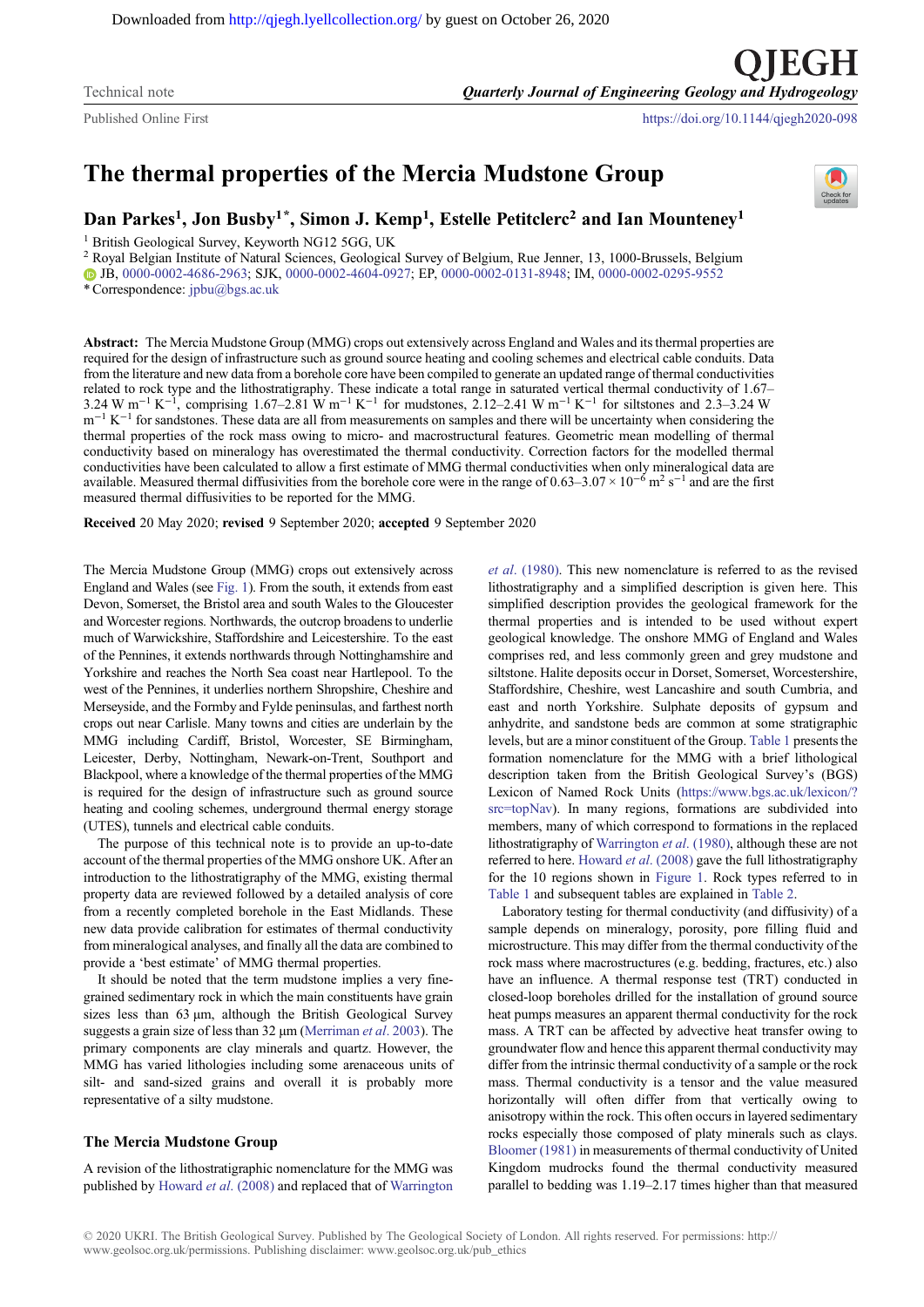<span id="page-1-0"></span>

Fig. 1. Outcrop of the Mercia Mudstone Group in England and Wales. The numbered regions are as follows: 1, Wessex Basin; 2, Bristol–South Wales; 3, Worcester–Knowle Basins; 4, Needwood Basin; 5, East Midlands Shelf (South); 6, East Midlands Shelf (North); 7, Stafford Basin; 8, Cheshire Basin; 9, West Lancashire; 10, Carlisle Basin. After Howard et al[. \(2008\)](#page-9-0). Contains 1:50 000 BGS DiGMap ©BGS UKRI and Ordnance Survey data © Crown Copyright and database rights 2020.

perpendicular to bedding and noted that the anisotropy was less for the siltier facies. Large infrastructure schemes (e.g. transit tunnels, ground source heating and cooling for commercial and public buildings) will require site-specific thermal properties that can only be derived from an onsite test such as a TRT. Databased thermal properties derived from sample testing, as presented here, are suitable for smaller infrastructure (e.g. domestic ground source heating and cooling) where the design can include some tolerance owing to the lack of site-specific values.

There are few thermal property data for the MMG in the literature. The Microgeneration Installation Standard for ground source heat pumps (MIS 3005 v5, [Department of Energy and Climate Change](#page-9-0) [2017](#page-9-0)) lists a range of thermal conductivity for Marl of 1.5– 3.5 W m<sup>-1</sup> K<sup>-1</sup> with a recommended value of 2.1 W m<sup>-1</sup> K<sup>-1</sup>. Quoted thermal conductivities for the MMG are  $2.28 \pm 0.33$  W m−<sup>1</sup> K−<sup>1</sup> ([Bloomer 1981\)](#page-9-0), 1.88 ± 0.03 W m−<sup>1</sup> K−<sup>1</sup> ([Rollin 1987\)](#page-9-0) and 1.49–2.58 W m<sup>-1</sup> K<sup>-1</sup> (Banks et al[. 2013](#page-9-0)) from in situ TRT. Given the lithological variation within the MMG, a mean value for the bulk MMG is unlikely to be representative of a site-specific effective thermal conductivity. The mean values quoted by [Bloomer](#page-9-0) [\(1981\)](#page-9-0) and [Rollin \(1987\)](#page-9-0) are based on 41 and 225 laboratory measurements on samples respectively and assign a rock type of mudstone although a mix of lithologies are included. These data were collected as part of the 'Investigation of the geothermal energy of the UK' programme [\(Downing and Gray 1986\)](#page-9-0) and are reexamined here. The data were collected for heat flow studies where the thermal conductivity perpendicular to bedding is required. Measurements were made either from core in a divided bar apparatus, where the natural moisture level was preserved, from rock chippings placed in a pill box placed in the divided bar apparatus or with a needle probe. In the case of the pill box measurements, corrections were applied to generate the bulk-rock thermal

conductivity, but the random nature of the packing of the chippings in the pill box results in an averaged parallel or perpendicular to bedding thermal conductivity [\(Wheildon](#page-9-0) et al. 1985). Neither [Bloomer \(1981\)](#page-9-0) nor [Rollin \(1987\)](#page-9-0) gave a breakdown on the numbers of each type of measurement in their mean values. However, the data re-examined here are most probably the same as used by [Rollin \(1987\)](#page-9-0) and of 220 measurements only 20 (9%) were by the pill box method. Hence, it is reasonable to assume that the majority were measurements of thermal conductivity perpendicular to bedding. The measurements of Banks et al[. \(2013\)](#page-9-0) from TRT tests where heat flows radially from a borehole will be representative of horizontal thermal conductivity under field saturation conditions.

The individual measurements have been grouped by rock type, assignment to the revised lithostratigraphy [\(Howard](#page-9-0) et al. 2008) and provenance, and the results are shown in [Table 3](#page-2-0). Measured thermal conductivities from the Cleethorpes geothermal borehole for the East Midlands Shelf (north) are uniformly high and as noted by [Busby \(2018\)](#page-9-0) there appears to be a systematic error in the thermal conductivities from this borehole, and hence they have been excluded. All of these data are thermal conductivities perpendicular to bedding with the exception of the bulk MMG value (1.95 W m<sup>-1</sup> K<sup>-1</sup>) in the Wessex Basin, which was from pill box measurements on chippings from the Marchwood borehole. The data in [Table 3](#page-2-0) show a range of values from 1.71 to 4.43 W  $m^{-1} K^{-1}$ with representative thermal conductivities for mudstone of 2.10 W m<sup>-1</sup> K<sup>-1</sup>, silty mudstone 1.87 W m<sup>-1</sup> K<sup>-1</sup>, siltstone 2.24  $W$  m<sup>-1</sup> K<sup>-1</sup> and sandstone 3.31 W m<sup>-1</sup> K<sup>-1</sup>. There are no reported measurements of thermal diffusivity.

# GeoEnergy Test Bed borehole

The British Geological Survey and the University of Nottingham have established a GeoEnergy Test Bed (GTB) research site to monitor  $CO<sub>2</sub>$  migration pathways in the shallow subsurface with advanced sensor technologies [\(Vincent](#page-9-0) et al. 2019). The GTB is located at the University of Nottingham's Sutton Bonington campus to the SW of Nottingham (52°49'51.44"N, 1°15'1.46"W; British National Grid [450600E, 326200N]). There are 11 boreholes on site, one of which was cored to its full depth of 282 m. This borehole penetrates a section of the East Midlands MMG comprising the Arden Sandstone Formation, the Sidmouth Mudstone Formation and the Tarporley Siltstone Formation. It therefore provides an opportunity to study in detail a section of the MMG and relate its thermal properties to structure and mineralogy. Twenty samples taken from the borehole core through this section were described and analysed to determine porosity, mineralogy and laboratory thermal properties.

# Rock description

The upper two samples, SSK109105 and SSK109102, are from the Arden Sandstone Formation (see [Table 4](#page-3-0)). The upper sample is a variably coloured, friable sandstone with near abundant, horizontal gypsum veining, whereas the lower sample is a light brown to red– brown sandy mudstone with hairline horizontal gypsum veins throughout. The majority of the cored sequence (14 samples) is from the Sidmouth Mudstone Formation. The samples from 21.7– 46.0 m depth are brown to light brown and pale grey mudstones with near horizontal to horizontal gypsum veining throughout. The samples from 54.6–65.4 m depth are pale grey bleached fine sandstone with some poorly defined horizontal, fine paler bands and light red–brown to light grey–green (mottled) silty very fine to fine sandstones. Red–brown and pale brown sandy mudstones occur between 67.8 and 77.1 m depth and the sample at 85.6–85.7 m depth is a red–brown mudstone with pale grey–brown coloured wisps that show clear laminated structure. The remainder of the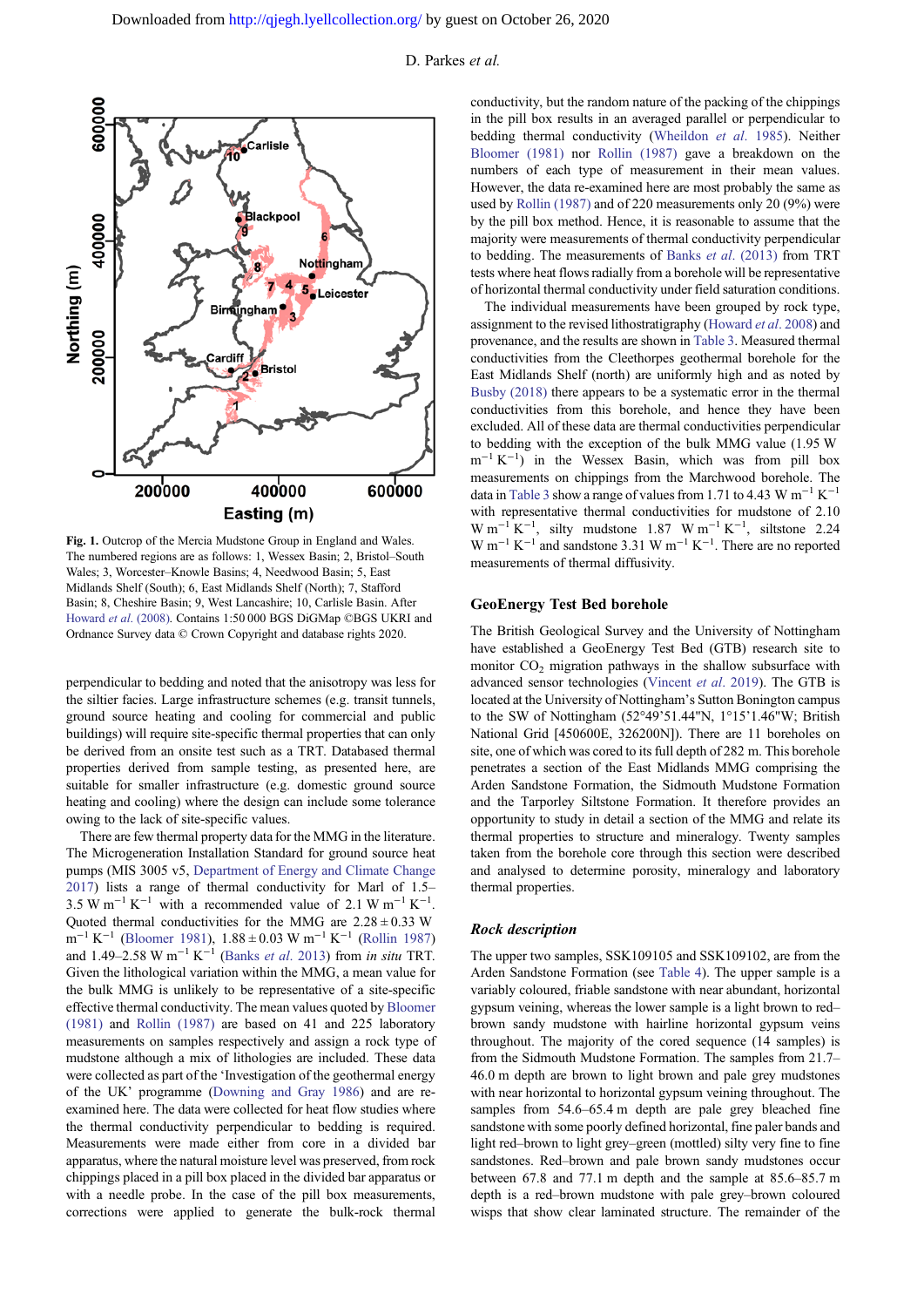# Mercia Mudstone Group thermal properties

| Group                       | Formation                               | Lithology                                                                                                                                                                                                                                                                                                                                                                                                                                                                                                                                                                                                                                                                                                                                                                                    | Rock types                                                       |
|-----------------------------|-----------------------------------------|----------------------------------------------------------------------------------------------------------------------------------------------------------------------------------------------------------------------------------------------------------------------------------------------------------------------------------------------------------------------------------------------------------------------------------------------------------------------------------------------------------------------------------------------------------------------------------------------------------------------------------------------------------------------------------------------------------------------------------------------------------------------------------------------|------------------------------------------------------------------|
| Mercia<br>Mudstone<br>Group | <b>Blue Anchor Formation</b><br>(BAN)   | Typically comprises pale green-grey, dolomitic silty mudstones and<br>siltstones with thin arenaceous lenses and a few thin, commonly<br>discontinuous beds of hard, dolomitic, pale yellowish grey, porcellanous<br>mudstone and siltstone. Stratified bedrock                                                                                                                                                                                                                                                                                                                                                                                                                                                                                                                              | DSMDST, MDST, SLST,<br>SLMDST, DOLO, GYPST                       |
|                             | Branscombe Mudstone<br>Formation (BCMU) | Structureless mudstone and siltstone, red-brown with common grey-green<br>reduction patches and spots. Gypsum/anhydrite, locally of economic<br>importance, is common throughout in beds, nodules and veins. Sporadic<br>thin beds of argillaceous sandstone and silty dolomite occur in the lower<br>part of the formation. Stratified bedrock                                                                                                                                                                                                                                                                                                                                                                                                                                              | MDST, SLST, GYPST, SDST                                          |
|                             | Arden Sandstone<br>Formation (AS)       | Grey, green and purple mudstones interbedded with paler grey–green to buff MDST, SDST, SLST, CONG<br>coloured siltstones and fine- to medium-grained, varicoloured green,<br>brown, buff, mauve sandstone. Stratified bedrock                                                                                                                                                                                                                                                                                                                                                                                                                                                                                                                                                                |                                                                  |
|                             | Sidmouth Mudstone<br>Formation (SIM)    | Mudstone and siltstone, red-brown with common grey-green reduction<br>patches and spots. The mudstones are mostly structureless, with a blocky<br>weathering habit, but intervals up to 15 m thick of interlaminated<br>mudstone and siltstone occur within parts of the formation. Heterolithic<br>units consisting of several thin beds of grey-green dolomitic siltstone and<br>very fine-grained sandstone, interbedded with mudstone, occur at intervals<br>throughout the formation. Units of halite up to 400 m thick are present at<br>several stratigraphical levels in the thicker basinal sequences of the east<br>Irish Sea, Cheshire, Staffordshire, Cleveland, Worcestershire, Somerset<br>and Dorset, although they are most prevalent towards the top. Stratified<br>bedrock | DSMDST, MDST, SLST, BREC,<br>DSLST, HALI, DSDST,<br><b>GYPST</b> |
|                             | Tarporley Siltstone<br>Formation (TPSF) | Interlaminated and interbedded siltstones, mudstones and sandstones in<br>approximately equal proportions, trace conglomerate and limestone.<br>Gypsum occurs sporadically in the mudstones as small nodules. Stratified<br><b>bedrock</b>                                                                                                                                                                                                                                                                                                                                                                                                                                                                                                                                                   | MDST, SDST, SLST, CONG,<br>GYPST, LMST                           |

<span id="page-2-0"></span>Table 1. Stratigraphic divisions of the Mercia Mudstone Group of England and Wales

The rock type descriptions are given in Table 2.

| Table 2. Rock types of the Mercia Mudstone Group |  |  |  |  |
|--------------------------------------------------|--|--|--|--|
|--------------------------------------------------|--|--|--|--|

| Code                                                                | Description                                                                                                               | Code                                                                                               | Description                                                                                                                               | Code                                                                     | Description                                                            |
|---------------------------------------------------------------------|---------------------------------------------------------------------------------------------------------------------------|----------------------------------------------------------------------------------------------------|-------------------------------------------------------------------------------------------------------------------------------------------|--------------------------------------------------------------------------|------------------------------------------------------------------------|
| <b>DSMDST</b><br><b>MDSD</b><br>MDSL<br><b>MDSST</b><br><b>MDST</b> | Dolomitic silicate-mudstone<br>Mudstone and sandstone<br>Mudstone, sandstone and limestone<br>Muddy sandstone<br>Mudstone | <b>BREC</b><br>CONG<br><b>DSDST</b><br><b>DSLST</b><br><b>SDSM</b><br><b>SDST</b><br><b>SLMDST</b> | Breccia<br>Conglomerate<br>Dolomitic sandstone<br>Dolomitic siltstone<br>Sandstone, siltstone and mudstone<br>Sandstone<br>Silty mudstone | <b>DOLO</b><br><b>GYPST</b><br><b>HALI</b><br><b>LMMD</b><br><b>LMST</b> | Dolostone<br>Gypsum-stone<br>Halite<br>Mudmound limestone<br>Limestone |
|                                                                     |                                                                                                                           | <b>SLST</b>                                                                                        | Siltstone                                                                                                                                 |                                                                          |                                                                        |

Table 3. Measured thermal conductivities of the MMG

| Wessex Basin       |                  |                   | Worcester-Knowle Basin |                  | East Midlands Shelf (south) |                   | Cheshire Basin   |
|--------------------|------------------|-------------------|------------------------|------------------|-----------------------------|-------------------|------------------|
| Code               | $TC (W m-1 K-1)$ | Code              | $TC (W m-1 K-1)$       | Code             | $TC (W m-1 K-1)$            | Code              | $TC (W m-1 K-1)$ |
| MMG-MDST           | $1.95 \pm 0.38$  |                   |                        |                  |                             |                   |                  |
| <b>BAN-SLMDST</b>  | $2.05*$          |                   |                        |                  |                             |                   |                  |
| <b>BCMU-LMMD</b>   | $2.09 \pm 0.16*$ | <b>BCMU-MDST</b>  | $2.81 \pm 0.26$        | <b>BCMU-MDST</b> | $1.88 \pm 0.19$             |                   |                  |
| <b>BCMU-MDSL</b>   | $2.34 \pm 0.1*$  |                   |                        | <b>BCMU-SLST</b> | 2.12                        |                   |                  |
| <b>BCMU-SLMDST</b> | $1.96 \pm 0.41*$ |                   |                        |                  |                             |                   |                  |
|                    |                  | AS-SDST           | 3.17                   | AS-SDST          | 2.94                        |                   |                  |
| SIM-SLMDST         | $1.72*$          | <b>SIM-MDSD</b>   | $2.63*$                | SIM-DSDST        | 2.76                        | <b>SIM-MDST</b>   | $1.89 \pm 0.06*$ |
|                    |                  | <b>SIM-MDST</b>   | $2.05 \pm 0.1*$        | <b>SIM-MDST</b>  | $1.71 \pm 0.14$             | <b>SIM-SLMDST</b> | $1.69 \pm 0.12*$ |
|                    |                  | <b>SIM-SLMDST</b> | $1.94 \pm 0.12*$       | SIM-SDST         | 4.43                        |                   |                  |
|                    |                  | SIM-SLST          | $2.19 \pm 0.31*$       | SIM-SLST         | $2.40 \pm 0.41$             |                   |                  |
|                    |                  |                   |                        | <b>TPSF-SDST</b> | $2.70 \pm 0.37$             |                   |                  |

\*Data source is [Wheildon](#page-9-0) et al. (1985). All other values are held by the BGS.

Errors were calculated with Peter's formula. Values with no error are single measurements. Code is a combination of the lithostratigraphy and rock type classification.

Sidmouth Mudstone Formation is arenaceous with silty very fine sandstones and massive very silty, clayey very fine-grained sandstone with gypsum veining increasing towards the base of the Formation. The upper sample in the Tarporley Siltstone Formation

(131.9–132.0 m depth) is a massive red–brown very silty very fine sandstone. The sample from 140.4–140.6 m depth interval is a more variable sample comprising muddy clasts in a mud clast rich bed with no gypsum veining. The final two samples at the base of the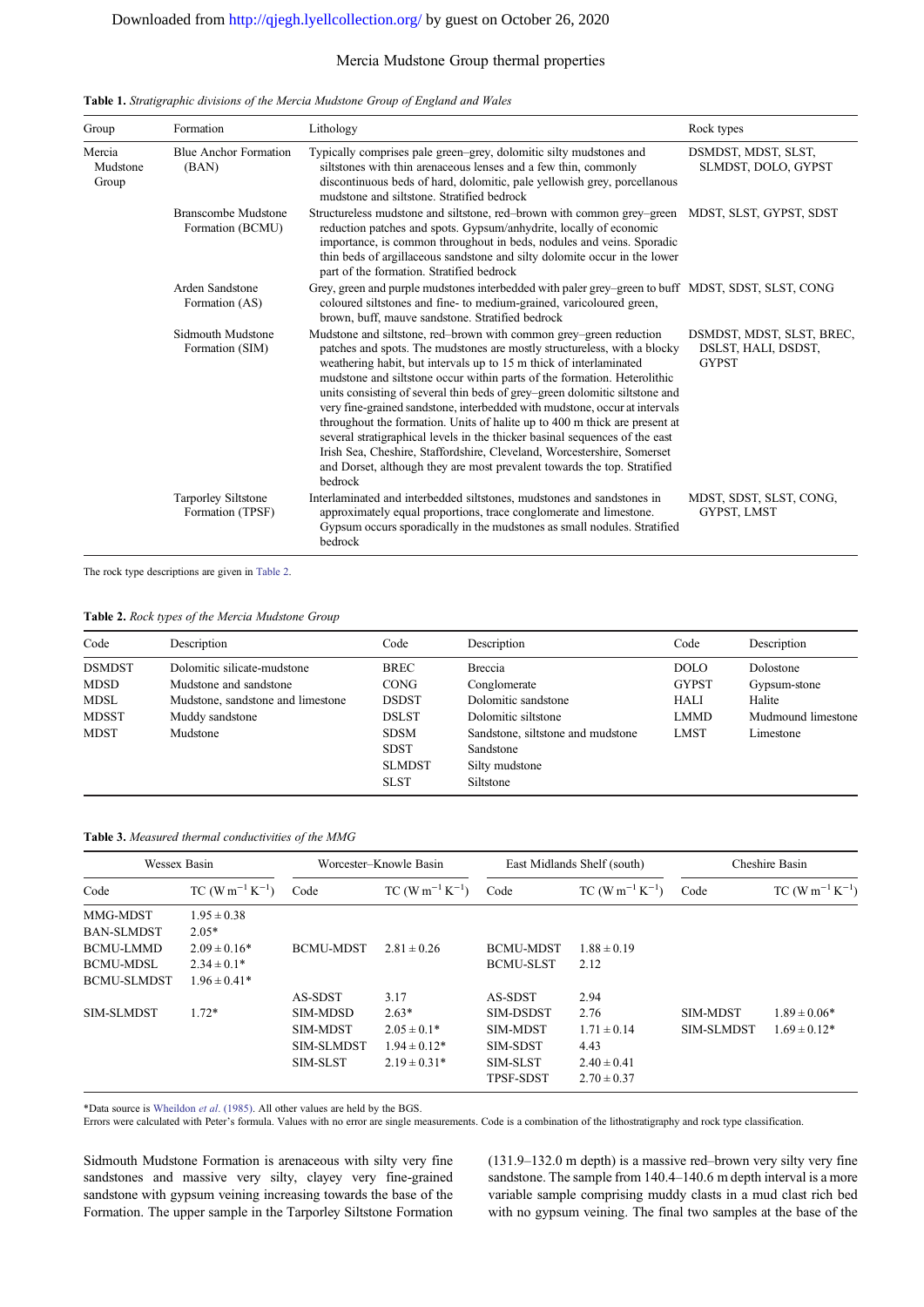| SSK number        | Depth $(m)$     |               |             |            |                    |        |          | Volume % of whole rock      |         |          |          |        |           | Effective<br>porosity | Rock type<br>classification |
|-------------------|-----------------|---------------|-------------|------------|--------------------|--------|----------|-----------------------------|---------|----------|----------|--------|-----------|-----------------------|-----------------------------|
|                   |                 | <b>Ouartz</b> | Plagioclase | K-feldspar | Mica (excl illite) | Illite | Smectite | Chlorite (incl. corrensite) | Calcite | Dolomite | Hematite | Gypsum | Anhydrite |                       |                             |
| Arden Sst Fm      |                 |               |             |            |                    |        |          |                             |         |          |          |        |           |                       |                             |
| 109105            | $9.3 - 9.4$     | 17.8          | 0.9         | < 0.5      | 3.7                | 4.2    | 4.2      | 0.8                         | 1.1     | 8.3      | < 0.5    | 29.1   | n.d.      | 29.7                  | <b>SDST</b>                 |
| 109102            | $14.4 - 14.5$   | 9.5           | 1.2         | < 0.5      | 3.6                | 3.6    | 7.6      | 1.7                         | 0.7     | 9.6      | < 0.5    | 24.2   | n.d.      | 37.7                  | <b>MDSST</b>                |
| Sidmouth Mdst Fm  |                 |               |             |            |                    |        |          |                             |         |          |          |        |           |                       |                             |
| 109103            | $21.7 - 21.8$   | 18.0          | 2.3         | < 0.5      | 22.9               | 3.6    | n.d.     | 2.9                         | n.d.    | 4.3      | n.d.     | 13.3   | n.d.      | 32.3                  | <b>MDST</b>                 |
| 109104            | $30.3 - 30.5$   | 72.5          | 1.8         | < 0.5      | 7.9                | 0.9    | n.d.     | 0.7                         | n.d.    | 3.2      | < 0.5    | 2.5    | n.d.      | 10.2                  | <b>MDSST</b>                |
| 109080            | $37.1 - 37.5$   | 21.5          | 2.8         | 1.6        | 6.9                | 6.8    | 14.7     | 5.6                         | n.d.    | 6.7      | < 0.5    | 4.1    | n.d.      | 29.0                  | <b>MDST</b>                 |
| 109081            | $45.7 - 46.0$   | 35.2          | 1.9         | 1.9        | 5.4                | 12.1   | n.d.     | 7.6                         | n.d.    | 2.4      | < 0.5    | 5.6    | n.d.      | 27.8                  | <b>MDSST</b>                |
| 109082            | 54.6-54.7       | 60.8          | n.d.        | 5.4        | 1.4                | < 0.5  | n.d.     | < 0.5                       | n.d.    | 3.3      | n.d.     | 3.7    | 20.5      | 4.2                   | <b>SDST</b>                 |
| 109083            | $65.3 - 65.4$   | 43.2          | 3.8         | 5.7        | 7.4                | 7.1    | n.d.     | 1.5                         | n.d.    | 16.3     | n.d.     | n.d    | n.d.      | 15.0                  | <b>SDST</b>                 |
| 109084            | $68.0 - 68.1$   | 8.1           | 0.6         | 3.9        | 2.9                | 4.5    | n.d.     | < 0.5                       | n.d.    | 46.4     | n.d.     | 15.6   | n.d.      | 17.6                  | <b>MDSST</b>                |
| 109085            | $76.8 - 77.1$   | 13.4          | < 0.5       | 5.4        | 3.9                | 3.7    | n.d.     | 1.9                         | n.d.    | 43.7     | n.d.     | 12.6   | n.d.      | 15.1                  | <b>MDSST</b>                |
| 109086            | 85.6-85.7       | 37.1          | < 0.5       | 8.5        | 4.5                | 7.3    | n.d.     | 1.4                         | n.d.    | 23.4     | < 0.5    | 1.8    | n.d.      | 15.8                  | <b>MDST</b>                 |
| 109087            | 93.9-94.0       | 30.9          | < 0.5       | 7.1        | 6.0                | 6.1    | n.d.     | 1.8                         | n.d.    | 19.9     | < 0.5    | 9.8    | n.d.      | 18.2                  | <b>SDST</b>                 |
| 109088            | $100.7 - 100.8$ | 26.8          | < 0.5       | 5.6        | 3.6                | 7.8    | n.d.     | 2.0                         | n.d.    | 32.5     | < 0.5    | 3.5    | n.d.      | 17.7                  | <b>SDST</b>                 |
| 109089            | $108.7 - 108.8$ | 41.4          | 0.8         | 5.2        | 6.0                | 7.7    | n.d.     | 1.4                         | n.d.    | 18.0     | < 0.5    | 2.1    | n.d.      | 17.1                  | <b>SDSM</b>                 |
| 109096            | $116.4 - 116.5$ | 45.6          | < 0.5       | 6.4        | 9.8                | 4.7    | n.d.     | 4.6                         | n.d.    | 12.7     | n.d.     | 2.0    | n.d.      | 13.9                  | <b>SDST</b>                 |
| 109097            | $124.4 - 124.6$ | 54.2          | 0.8         | 6.4        | 6.4                | 6.6    | n.d.     | 1.0                         | n.d.    | 7.9      | < 0.5    | 1.8    | n.d.      | 14.9                  | <b>SDSM</b>                 |
| Tarporley Slst Fm |                 |               |             |            |                    |        |          |                             |         |          |          |        |           |                       |                             |
| 109098            | $131.9 - 132.0$ | 47.7          | 0.7         | 3.7        | 7.8                | 6.3    | n.d.     | 0.7                         | n.d.    | 10.6     | < 0.5    | 5.7    | n.d.      | 16.6                  | <b>SLST</b>                 |
| 109099            | 140.4-140.6     | 39.9          | 0.7         | 7.1        | 6.9                | 12.8   | n.d.     | 0.7                         | n.d.    | 15.6     | < 0.5    | < 0.5  | n.d.      | 15.9                  | <b>MDST</b>                 |
| 109100            | 148.3-148.4     | 80.5          | n.d.        | 0.5        | n.d.               | 0.6    | < 0.5    | n.d.                        | n.d.    | < 0.5    | < 0.5    | 6.2    | n.d.      | 11.6                  | <b>SDST</b>                 |
| 109101            | 155.8-156.0     | 47.9          | < 0.5       | 5.2        | 7.9                | 10.3   | n.d.     | 1.5                         | n.d.    | 10.9     | < 0.5    | 0.7    | n.d.      | 15.3                  | <b>SLST</b>                 |

<span id="page-3-0"></span>

| Table 4. Mineralogical compositions of the GTB core samples (presented as volume percentages of the whole rock), effective porosity and rock classifications determined from the rock descriptions |  |  |  |  |  |  |  |  |
|----------------------------------------------------------------------------------------------------------------------------------------------------------------------------------------------------|--|--|--|--|--|--|--|--|
|                                                                                                                                                                                                    |  |  |  |  |  |  |  |  |

n.d., not detected.

D. Parkes

et al.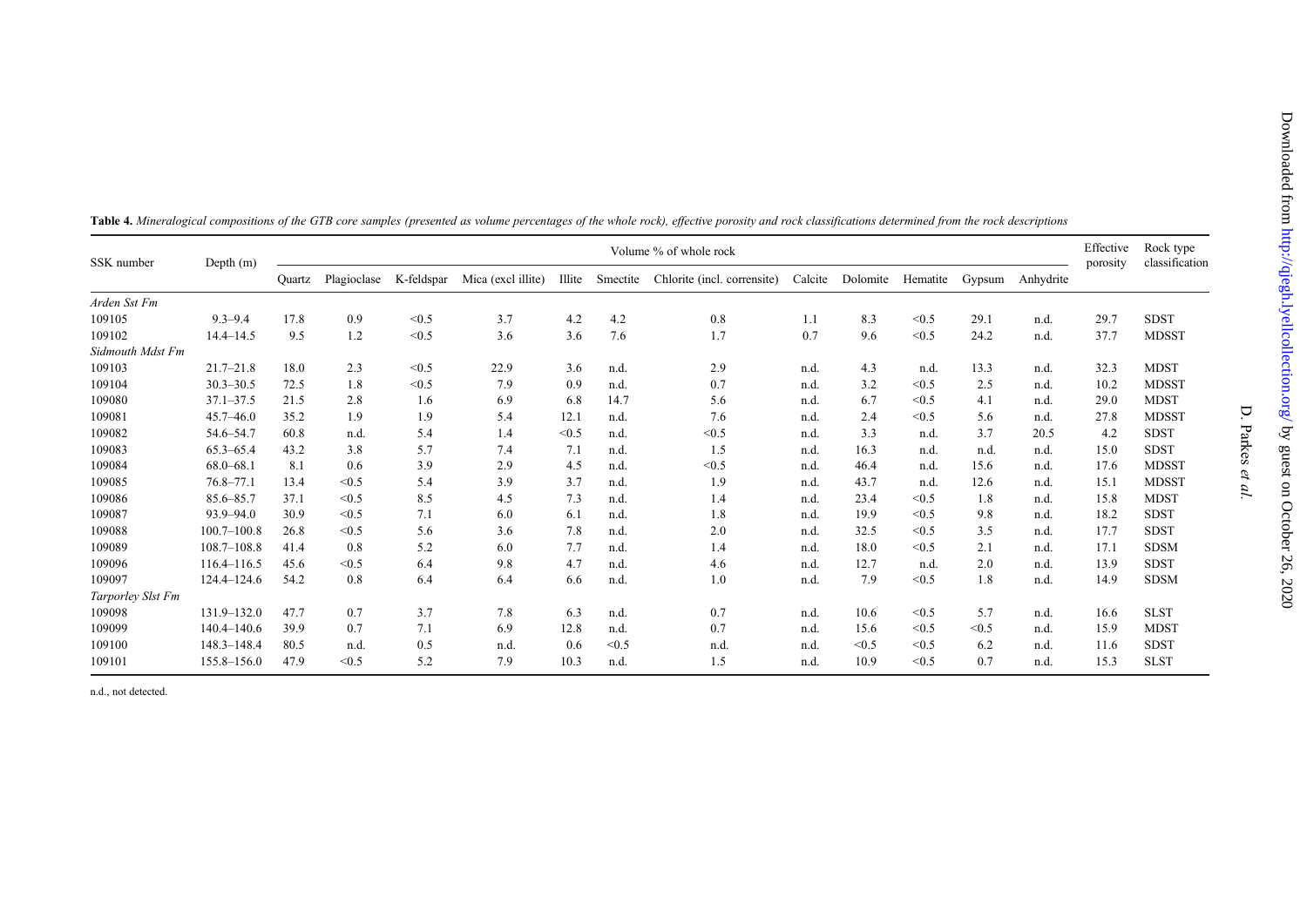cored section comprise red–brown and grey–brown silty very fine sandstone and a mottled grey–green to red–brown–grey fine siltstone with some well-developed horizontal laminations, possibly current ripples.

# Porosity estimations

The samples were saturated with water under vacuum before drying at 100°C for 16 h. The weight difference before and after drying was used to estimate the effective porosity. Such estimates will have an element of error owing to water adsorbed onto grain or clay mineral surfaces, particularly for the clay-rich samples. Additionally, the rocks have a fine grain size, are heavily compacted and have a high clay content, which means that the diameters of pore throats, which connect pores, are likely to be small and also infilled with impermeable clay material, limiting the effectiveness of the saturating and drying process.

#### X-ray diffraction analysis

The mineralogy of the samples was determined using a combination of whole-rock and <2 µm X-ray diffraction (XRD) analyses.

#### Sample preparation

The core samples were dried at 55°C overnight and jaw-crushed. Half of the jaw-crushed material was representatively subsampled and ball-milled for whole-rock XRD analyses.

To provide a finer and uniform particle size for powder XRD analysis, a portion of the ball-milled sample was micronized under distilled water for 10 min with 10% corundum and dried at 55°C. The samples were then spray-dried following the method and apparatus described by [Hillier \(1999\)](#page-9-0). The spray-dried material was then frontloaded into a standard stainless steel sample holder for analysis.

To separate a fine fraction for clay mineral XRD analysis, further portions of the jaw-crushed material were dispersed in distilled water using a reciprocal shaker combined with ultrasound treatment and then wet-sieved on 63  $\mu$ m mesh. The coarse (>63  $\mu$ m) material was collected and dried in an oven at  $55^{\circ}$ C ('sand'). The  $\leq 63$  µm material was placed in a measuring cylinder with a few drops of 0.1M Calgon solution to prevent clay flocculation and shaken. The suspension was left to settle and after a time period determined from Stokes' Law, a nominal <2 µm fraction was removed to a stock beaker. The cylinders were then topped up with distilled water, shaken, and the suspensions allowed to stand for a similar time period before a further  $\leq$   $\mu$ m fraction was removed and added to the stock beaker. The process was repeated for a third extraction before the <2 µm material was then dried at 55°C and stored in glass vials ('clay'). The remaining 2– 63 µm was also dried at 55°C and stored in glass vials ('silt').

Approximately 100 mg of the dried  $\leq$   $2 \mu$ m material was then resuspended in a minimum of distilled water and pipetted onto a ceramic tile in a vacuum apparatus to produce an oriented mount. The mounts were Ca-saturated using 0.1M CaCl<sub>2</sub>.6H<sub>2</sub>O solution, washed twice to remove excess reagent and allowed to air-dry overnight.

The preparation of  $\leq$   $\mu$ m material for XRD analysis therefore also provided a crude particle size analysis for the samples. However, these particle size distributions (PSD) data should be regarded with caution as the samples were not fully disaggregated and therefore the proportions of 'sand'- and 'silt'-grade material are almost certainly overestimates and the quantity of 'clay'-grade material is therefore underestimated.

## Analysis

XRD analyses were carried out using a PANalytical X'Pert Pro series diffractometer equipped with a cobalt-target tube and X'Celerator detector and operated at 45 kV and 40 mA.

The spray-dried powder mounts were scanned from 4.5 to 85°2θ at 2.06°2θ min−<sup>1</sup> . Diffraction data were analysed using PANalytical X'Pert HighScore Plus version 4.8 software coupled to the latest version of the International Centre for Diffraction Data (ICDD) database.

The  $\leq$  um oriented mounts were scanned from 2 to 40°20 at 1.02°2θ min−<sup>1</sup> after air-drying, after glycol-solvation and after heating to 550°C for 2 h.

#### Whole-rock quantification

Following identification of the mineral species present in the sample, phase quantification was achieved using the Rietveld refinement technique (e.g. [Snyder & Bish 1989\)](#page-9-0) using PANalytical HighScore Plus software. Errors for the quoted mineral concentrations are typically  $\pm 1\%$  for concentrations  $>50$  wt%,  $\pm 5\%$  for concentrations 10–50 wt% and  $\pm 10\%$  for concentrations <10 wt% (e.g. Kemp et al[. 2016](#page-9-0)b). Where a phase was detected but its concentration was indicated to be below 0.5%, it is assigned a value of <0.5%, as the error associated with quantification at such low levels becomes too large.

# XRD profile modelling

To gain further information about the nature of the clay minerals present in the sample, modelling of the XRD profiles was carried out using Newmod II™ ([Reynolds & Reynolds 2013\)](#page-9-0) software following the method summarized by Kemp et al[. \(2016](#page-9-0)a). Modelling was also used to assess the relative proportions of clay minerals present in the  $\leq$   $\mu$ m fraction by comparison of sample XRD traces with Newmod II™ modelled profiles following the method outlined by [Moore & Reynolds \(1997\).](#page-9-0)

# Thermal properties measurements

Laboratory measurements of thermal conductivity and diffusivity of the GTB samples were undertaken by the Geological Survey of Belgium (GSB). At each of the 20 sampling points down the GTB core, two samples were taken. One half of the sample was used for the XRD analysis, and the other was cut into a smooth-sided square block of dimensions  $40 \times 40 \times 10$  mm. As a result of the sampling technique the samples were not oriented and therefore it is not known if the thermal properties measurements were parallel or perpendicular to bedding. The thermal properties measurements were made in Belgium with the high-resolution optical thermal conductivity scanning method (Popov et al[. 1999,](#page-9-0) [2012](#page-9-0)). This is a high-precision non-contact measurement that optically scans the sample's surface with a focused, mobile and continuously operated heat source in combination with two infrared temperature sensors. After warming up the instrument, the sensors were calibrated with a reference sample. The measurements were made on a 2 cm wide black mark made on the plane surface of each sample. All the measurements were repeated three times from which mean values were calculated. The device operates in two modes: thermal conductivity alone, or a combined mode of thermal conductivity and thermal diffusivity. Measurements were made initially on unsaturated samples and then repeated after saturation in a vacuum desiccator by demineralized water for 5–10 days. The results quoted here are only for saturated samples and the thermal conductivity results are from the thermal 'conductivity alone' mode, whereas the thermal diffusivity results are from the combined mode. Sample SSK109089 was fractured and broken resulting in inconsistent results, especially between the unsaturated and saturated states, and so has been discounted. The specific heat capacity by mass was calculated as the saturated density was measured during the porosity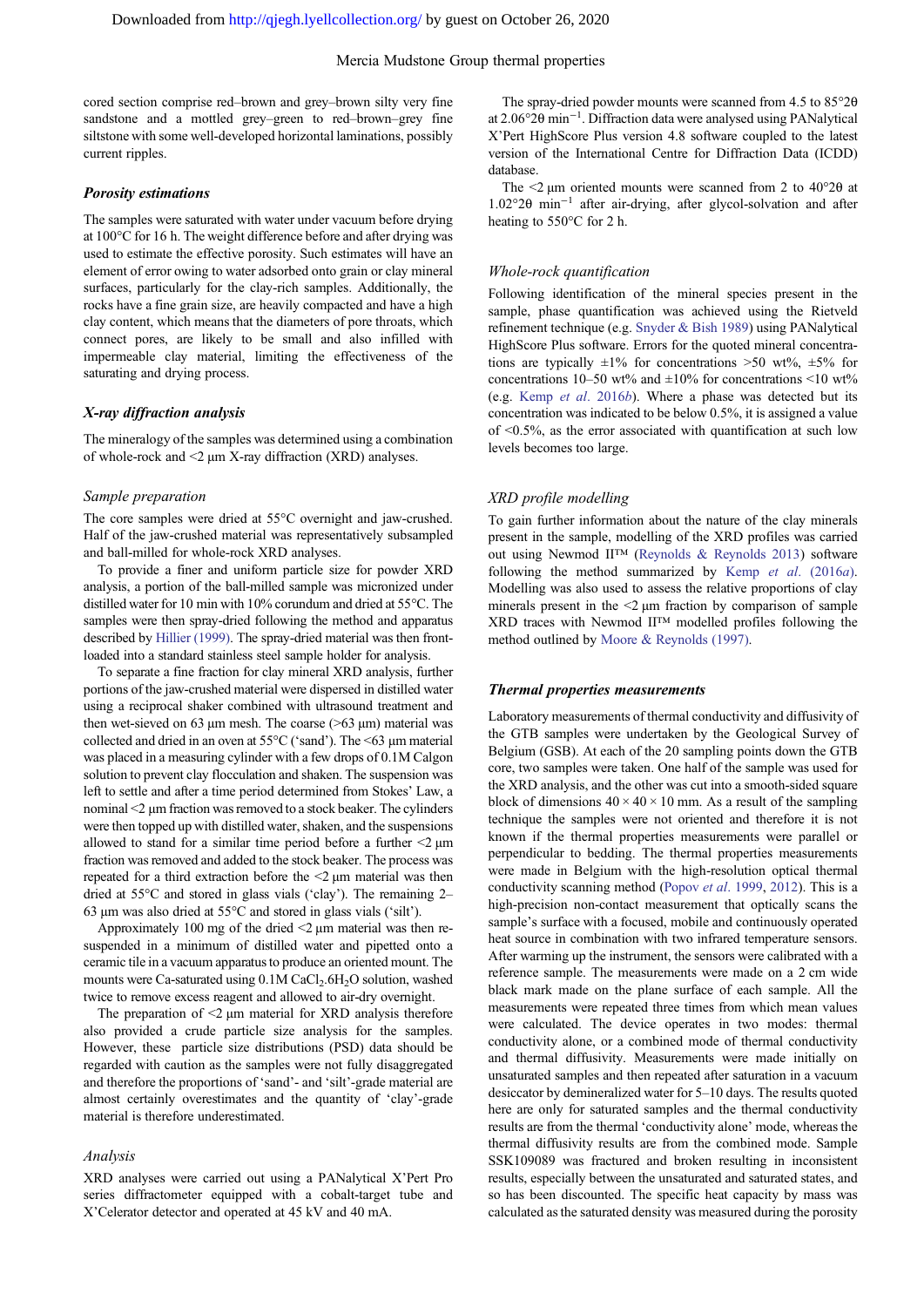<span id="page-5-0"></span>

| Table 5. Measured thermal conductivities, thermal diffusivities, saturated densities and derived specific heats for the GTB core samples |  |  |
|------------------------------------------------------------------------------------------------------------------------------------------|--|--|
|                                                                                                                                          |  |  |

| SSK number        | Thermal conductivity<br>$(W m^{-1} K^{-1})$ | Thermal diffusivity $(x)$<br>$10^{-6}$ m <sup>2</sup> s <sup>-1</sup> ) | Saturated density<br>$(\text{kg m}^{-3})$ | Specific heat capacity by<br>mass $(J K^{-1} kg^{-1})$ | Specific heat capacity by<br>volume $(MJ \text{ m}^{-3} \text{ K}^{-1})$ |
|-------------------|---------------------------------------------|-------------------------------------------------------------------------|-------------------------------------------|--------------------------------------------------------|--------------------------------------------------------------------------|
| Arden Sst Fm      |                                             |                                                                         |                                           |                                                        |                                                                          |
| 109105            | $1.64 \pm 0.01$                             | $0.64 \pm 0.03$                                                         | 2315                                      | 1109                                                   | 2.57                                                                     |
| 109102            | $1.67 \pm 0.02$                             | $0.79 \pm 0.08$                                                         | 2143                                      | 993                                                    | 2.13                                                                     |
| Sidmouth Mdst Fm  |                                             |                                                                         |                                           |                                                        |                                                                          |
| 109103            | $1.65 \pm 0.03$                             | $0.63 \pm 0.05$                                                         | 2227                                      | 1179                                                   | 2.63                                                                     |
| 109104            | $3.10 \pm 0.05$                             | $1.43 \pm 0.07$                                                         | 2497                                      | 867                                                    | 2.17                                                                     |
| 109080            | $1.79 \pm 0.02$                             | $0.64 \pm 0.01$                                                         | 2236                                      | 1254                                                   | 2.80                                                                     |
| 109081            | $2.07 \pm 0.01$                             | $0.65 \pm 0.07$                                                         | 2235                                      | 1426                                                   | 3.19                                                                     |
| 109082            | $5.60 \pm 0.15$                             | $3.07 \pm 0.29$                                                         | 2653                                      | 688                                                    | 1.82                                                                     |
| 109083            | $2.32 \pm 0.01$                             | $1.47 \pm 0.05$                                                         | 2454                                      | 643                                                    | 1.58                                                                     |
| 109084            | $2.85 \pm 0.03$                             | $1.12 \pm 0.07$                                                         | 2499                                      | 1019                                                   | 2.55                                                                     |
| 109085            | $2.82 \pm 0.03$                             | $1.70 \pm 0.05$                                                         | 2473                                      | 669                                                    | 1.65                                                                     |
| 109086            | $2.65 \pm 0.02$                             | $1.16 \pm 0.01$                                                         | 2443                                      | 940                                                    | 2.30                                                                     |
| 109087            | $2.18 \pm 0.03$                             | $0.95 \pm 0.02$                                                         | 2575                                      | 891                                                    | 2.29                                                                     |
| 109088            | $2.50 \pm 0.01$                             | $1.48 \pm 0.15$                                                         | 2643                                      | 642                                                    | 1.70                                                                     |
| 109089            | n.d.                                        | n.d.                                                                    | n.d.                                      | n.d.                                                   | n.d.                                                                     |
| 109096            | $2.44 \pm 0.04$                             | $1.06 \pm 0.03$                                                         | 2530                                      | 910                                                    | 2.30                                                                     |
| 109097            | $2.85 \pm 0.03$                             | $1.31 \pm 0.16$                                                         | 2437                                      | 894                                                    | 2.18                                                                     |
| Tarporley Slst Fm |                                             |                                                                         |                                           |                                                        |                                                                          |
| 109098            | $2.60 \pm 0.04$                             | $0.96 \pm 0.09$                                                         | 2610                                      | 1034                                                   | 2.70                                                                     |
| 109099            | $2.31 \pm 0.33$                             | $1.56 \pm 0.18$                                                         | 2636                                      | 563                                                    | 1.48                                                                     |
| 109100            | $4.14 \pm 0.02$                             | $2.11 \pm 0.09$                                                         | 2585                                      | 760                                                    | 1.96                                                                     |
| 109101            | $2.22 \pm 0.02$                             | $1.03 \pm 0.0$                                                          | 2474                                      | 871                                                    | 2.16                                                                     |

n.d., not detected. Thermal conductivities and diffusivities were determined from three measurements and errors have been calculated with Peter's formula.

measurement. It is given by

$$
S_{\rm c}=\frac{\lambda}{\alpha\rho}
$$

where  $S_c$  is the specific heat by mass (J K<sup>-1</sup> kg<sup>-1</sup>),  $\lambda$  is thermal conductivity (W m<sup>-1</sup> K<sup>-1</sup>),  $\rho$  is the saturated density (kg m<sup>-3</sup>) and  $\alpha$ is the thermal diffusivity ( $m^2$  s<sup>-1</sup>). The specific heat capacity by volume has also been calculated, as it is the product of the specific heat by mass and the density.



Fig. 2. Plot of effective porosity versus measured thermal conductivity. The data display a distinctly non-linear relationship, which has been approximated by a power fit of the form  $Y = aX^b$ .

# Results of the GTB core analyses

Porosity and XRD mineralogical results are summarized in [Table 4](#page-3-0). Mineral contents were measured as weight percentages of the sample, converted to volume percentages of the sample and finally converted to volume percentages of the rock, taking into consideration the effective porosity. The proportions of illite were measured in the  $\leq$   $2 \mu$ m material analyses where illite is the dominant clay mineral. Quartz is the most abundant mineral followed by dolomite and gypsum. Measured thermal conductivities, thermal diffusivities, saturated densities and derived specific heats are given in Table 5. Thermal conductivity has a range from 1.64 to 5.6 W m<sup>-1</sup> K<sup>-1</sup>. The highest thermal conductivities correlate with samples with high percentages of high thermal conductivity minerals and/or low porosities. A high porosity will lower the thermal conductivity as the pore space is filled by low thermal conductivity water. Sample SSK109082, which has the highest thermal conductivity of 5.6 W m<sup>-1</sup> K<sup>-1</sup>, contains 59.7% quartz and 22.1% anhydrite (mineral thermal conductivities of 7.69 W m<sup>-1</sup> K<sup>-1</sup> and 4.76 W m<sup>-1</sup> K<sup>-1</sup> respectively) and a low porosity of 4.2%. Sample SSK109100 has the second highest thermal conductivity of 4.14 W  $m^{-1} K^{-1}$  and has the highest quartz content of 81.1%, but a higher porosity of 11.6%. The Arden Sandstone samples (SSK109105 and SSK109102) both have relatively low thermal conductivities corresponding to low quartz content, high gypsum content (thermal conductivity 2.9 W m<sup>-1</sup> K<sup>-1</sup>) and high porosities. Secondary mineralization in the form of veins and nodules is common in the MMG and where it occurs it could have a significant influence on the thermal conductivity. Gypsum is also likely to occur as a cement, connecting or bridging the higher conducting quartz grains, which would have the overall effect of lowering the thermal conductivity of the rock.

From the repeated measurements on the GTB core samples there is an overall measurement error of  $\pm 2\%$  in thermal conductivity and  $\pm 6\%$  in thermal diffusivity. Uncertainty will be greater owing to microstructural features such as bedding and when translating measured sample values to the rock mass where macrostructural features may have an effect.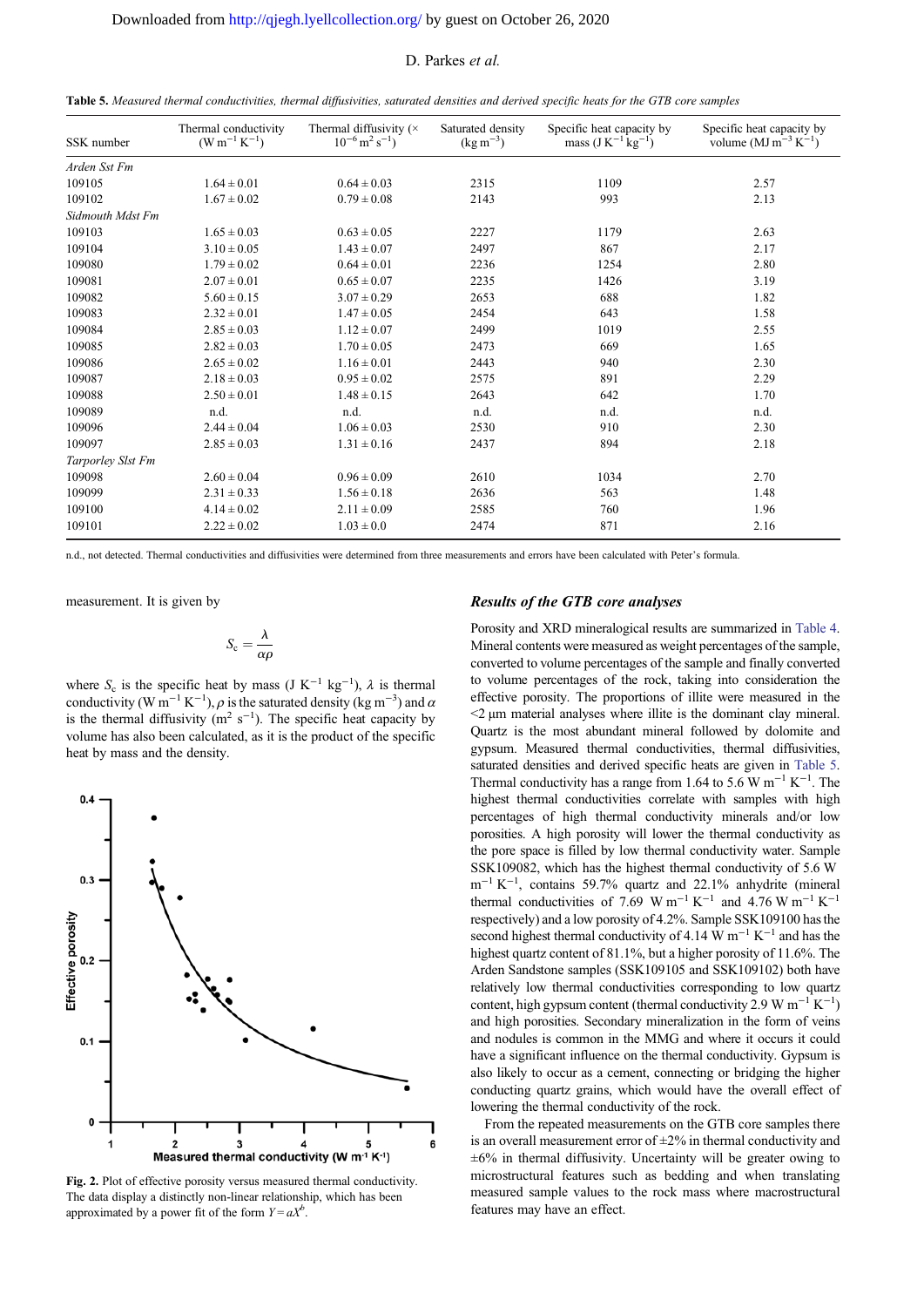<span id="page-6-0"></span>

| <b>Table 6.</b> Thermal conductivities assigned to the minerals and pore fluid in |  |  |
|-----------------------------------------------------------------------------------|--|--|
| the geometric mean modelling                                                      |  |  |

| Model component         | Thermal<br>conductivity<br>$(W m^{-1} K^{-1})$ | Reference                  |
|-------------------------|------------------------------------------------|----------------------------|
| Hematite                | 11.28                                          | Clauser and Huenges (1995) |
| <b>Ouartz</b>           | 7.69                                           | Clauser and Huenges (1995) |
| Dolomite                | 5.51                                           | Clauser and Huenges (1995) |
| Anhydrite               | 4.76                                           | Horai (1971)               |
| Calcite                 | 3.59                                           | Clauser and Huenges (1995) |
| Chlorite                | 3.26                                           | Brigaud and Vasseur (1989) |
| Gypsum                  | 2.9                                            | Brigaud and Vasseur (1989) |
| K-feldspar              | 2.45                                           | Horai (1971)               |
| Mica (excluding illite) | $2.2\,$                                        | Horai (1971)               |
| Smectite                | 1.88                                           | Brigaud and Vasseur (1989) |
| <b>Illite</b>           | 1.85                                           | Brigaud and Vasseur (1989) |
| Plagioclase             | 1.84                                           | Horai (1971)               |
| Water                   | 0.6                                            | Ozbek and Phillips (1979)  |

For the sizing of a GSHP closed-loop borehole, it is the average thermal conductivity of the strata over the length of the borehole that is required. For the GTB core, it has been assumed that each sample is representative of an equal thickness layer within each formation. This translates to layer thicknesses of 4.5 m within the Arden Sandstone, 7.9 m within the Sidmouth Mudstone and 7 m within the Tarporley Siltstone. Because heat will be flowing horizontally into the borehole an arithmetic mean, weighted by the layer thicknesses, has been calculated as 2.63 W m<sup>-1</sup> K<sup>-1</sup>. This is higher than might be expected for a rock referred to as a mudstone, but reflects the arenaceous nature of the sequence in the GTB core. From four TRT measurements, Banks et al[. \(2013\)](#page-9-0) quoted an upper MMG thermal conductivity of 2.58 W m<sup>-1</sup> K<sup>-1</sup>, a value compatible with that from the GTB core.

[Figure 2](#page-5-0) shows a plot of increasing thermal conductivity with decreasing effective porosity, which displays a non-linear relationship. The thermal diffusivities show a range of 0.63–  $3.07 \times 10^{-6}$  m<sup>2</sup> s<sup>-1</sup>. There are no published data on measured thermal diffusivities of the MMG, but these values are comparable with those reported by [Labus and Labus \(2018\)](#page-9-0) on fine-grained sedimentary rocks. The specific heats by mass range from 563 to 1426 J K<sup> $-1$ </sup> kg<sup> $-1$ </sup> and the specific heats by volume range from 1.48 to 3.19 MJ m<sup>-3</sup> K<sup>-1</sup>.

# Estimations of thermal conductivity from mineral content

The number of thermal conductivity determinations can be increased by applying a modelling approach when the mineral content of the rock is known. This has been applied to two sets of MMG samples reported in the literature by [Kemp and Hards \(1999\)](#page-9-0) and [Armitage](#page-9-0) et al. (2013). However, because the GTB site has yielded both laboratory determinations of thermal conductivity and mineral content, the modelling procedure has been tested for its effectiveness for Mercia Mudstone before being applied to the data of [Kemp and Hards \(1999\)](#page-9-0) and [Armitage](#page-9-0) et al. (2013).

The modelling was based on multi-component mixture models, as summarized by [Clauser \(2006\).](#page-9-0) Owing to their well-defined compositions, the thermal conductivities of individual minerals show a much smaller variance than those of rocks and can be combined with the thermal conductivities of the saturating fluids to estimate the thermal conductivity of the rock. Fuchs et al[. \(2013\)](#page-9-0) examined the goodness-of-fit between measured and modelled thermal conductivities for 1147 samples of sedimentary rocks (sandstone, mudstone, limestone and dolomite). They compared five mixture models comprising the geometric mean, the arithmetic mean, the harmonic mean, the Hashin and Shtrikman mean and the effective-medium theory mean. They considered only a twocomponent system comprising rock matrix and pores, but concluded that the geometric mean gave the best results. Hence, the geometric mean model has been applied here. The geometric mean thermal

Table 7. Calculated geometric mean thermal conductivities, GSB measured saturated thermal conductivities, deviation between the measured and calculated thermal conductivities and the corrected calculated geometric mean thermal conductivities after applying a correction factor based on the lithotype

| SSK number        | Geometric mean thermal<br>conductivity<br>$(W m^{-1} K^{-1})$ | Measured thermal<br>conductivity<br>$(W m^{-1} K^{-1})$ | Deviation measured to calculated<br>thermal conductivity<br>$(W m^{-1} K^{-1})$ | Lithotype | Corrected geometric mean<br>thermal conductivity<br>$(W m^{-1} K^{-1})$ |
|-------------------|---------------------------------------------------------------|---------------------------------------------------------|---------------------------------------------------------------------------------|-----------|-------------------------------------------------------------------------|
| Arden Sst Fm      |                                                               |                                                         |                                                                                 |           |                                                                         |
| 109105            | 2.18                                                          | $1.64 \pm 0.01$                                         | $-0.53$                                                                         | Sandstone | 1.22                                                                    |
| 109102            | 1.77                                                          | $1.67 \pm 0.02$                                         | $-0.09$                                                                         | Mudstone  | 1.13                                                                    |
| Sidmouth Mdst Fm  |                                                               |                                                         |                                                                                 |           |                                                                         |
| 109103            | 1.96                                                          | $1.65 \pm 0.03$                                         | $-0.31$                                                                         | Mudstone  | 1.33                                                                    |
| 109104            | 4.95                                                          | $3.10 \pm 0.05$                                         | $-1.86$                                                                         | Mudstone  | 4.32                                                                    |
| 109080            | 2.10                                                          | $1.79 \pm 0.02$                                         | $-0.30$                                                                         | Mudstone  | 1.46                                                                    |
| 109081            | 2.50                                                          | $2.07 \pm 0.01$                                         | $-0.42$                                                                         | Mudstone  | 1.86                                                                    |
| 109082            | 5.47                                                          | $5.60 \pm 0.15$                                         | 0.13                                                                            | Sandstone | 4.51                                                                    |
| 109083            | 3.58                                                          | $2.32 \pm 0.01$                                         | $-1.27$                                                                         | Sandstone | 2.62                                                                    |
| 109084            | 3.09                                                          | $2.85 \pm 0.03$                                         | $-0.24$                                                                         | Mudstone  | 2.45                                                                    |
| 109085            | 3.33                                                          | $2.82 \pm 0.03$                                         | $-0.51$                                                                         | Mudstone  | 2.69                                                                    |
| 109086            | 3.56                                                          | $2.65 \pm 0.02$                                         | $-0.91$                                                                         | Mudstone  | 2.93                                                                    |
| 109087            | 3.17                                                          | $2.18 \pm 0.03$                                         | $-0.99$                                                                         | Sandstone | 2.21                                                                    |
| 109088            | 3.33                                                          | $2.50 \pm 0.01$                                         | $-0.83$                                                                         | Sandstone | 2.37                                                                    |
| 109089            | n.d.                                                          | n.d.                                                    | n.d.                                                                            | Sandstone | n.d.                                                                    |
| 109096            | 3.73                                                          | $2.44 \pm 0.04$                                         | $-1.30$                                                                         | Sandstone | 2.77                                                                    |
| 109097            | 3.86                                                          | $2.85 \pm 0.03$                                         | $-1.01$                                                                         | Sandstone | 2.90                                                                    |
| Tarporley Slst Fm |                                                               |                                                         |                                                                                 |           |                                                                         |
| 109098            | 3.60                                                          | $2.60 \pm 0.04$                                         | $-1.00$                                                                         | Sandstone | 2.64                                                                    |
| 109099            | 3.38                                                          | $2.31 \pm 0.33$                                         | $-1.06$                                                                         | Mudstone  | 2.74                                                                    |
| 109100            | 5.29                                                          | $4.14 \pm 0.02$                                         | $-1.15$                                                                         | Sandstone | 4.33                                                                    |
| 109101            | 3.62                                                          | $2.22 \pm 0.02$                                         | $-1.40$                                                                         | Sandstone | 2.66                                                                    |

n.d., not detected.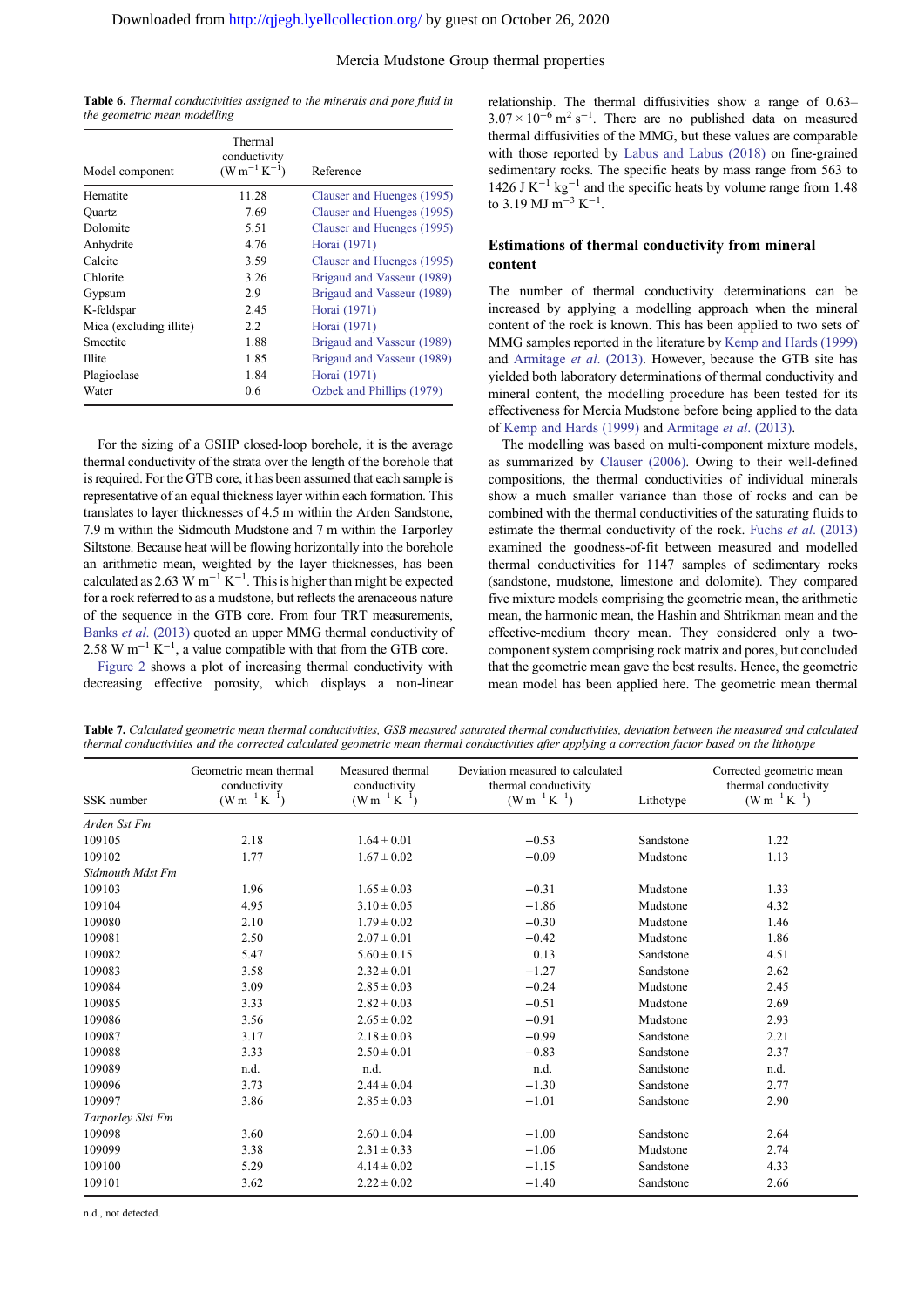<span id="page-7-0"></span>conductivity of an n-component system is the product of the thermal conductivity of each component raised to the power of its volume fractional component; that is,

$$
\lambda_{\mathrm{b}}=\prod_{i=1}^n\lambda_i^{\varphi_i}
$$

where  $\lambda_b$  is the mean bulk thermal conductivity,  $\lambda_i$  is the thermal conductivity of the *i*th component and  $\varphi_i$  is the volume fractional proportion of the ith component.

The thermal conductivities of the model components are listed in [Table 6](#page-6-0). It has been assumed that the samples are fully saturated with water. The calculated thermal conductivities are shown in [Table 7.](#page-6-0)

Also listed in [Table 7](#page-6-0) are the measured thermal conductivities and the deviation between the measured and calculated thermal conductivities, and Figure 3 is a plot of measured versus calculated thermal conductivity. Except for one sample, the geometric mean calculated thermal conductivities are higher than the measured values, indicating an overestimation of mudstone thermal conductivity with the geometric mean model, an observation noted by [Midttømme](#page-9-0) et al. (1998). A simple correction factor has been calculated as the average absolute deviation between the calculated and measured thermal conductivities. Correction factors for the mudstone and sandstone lithotypes have been calculated separately, where the lithotype is based on the rock description. The correction factors are 0.63 W m<sup>-1</sup> K<sup>-1</sup> for mudstone and 0.96 W m<sup>-1</sup> K<sup>-1</sup> for sandstone and these values were subtracted from the calculated thermal conductivities. The corrected values are listed in [Table 7](#page-6-0) and shown in Figure 3.

[Kemp and Hards \(1999\)](#page-9-0) reported the results of mineralogical, petrological and surface area analyses from five samples taken from shallow boreholes at Northgates, Leicester. The samples were described as predominantly mudstone with some silty mudstone and siltstone. The samples are from the Sidmouth Mudstone Formation and, from the clay mineral assemblages, are representative of an interval that spans the junction between the Edwalton and Cropwell



Fig. 3. Plot of calculated geometric mean thermal conductivity versus measured thermal conductivity (red symbols). The green symbols refer to the geometric mean thermal conductivity after application of a correction factor.

| Sample number                           | Depth <sub>(m)</sub> |                      |                  |              |                                  |                      | Volume % of whole rock                                              |                        |                                      |                             |             |                        | Effective porosity                               |
|-----------------------------------------|----------------------|----------------------|------------------|--------------|----------------------------------|----------------------|---------------------------------------------------------------------|------------------------|--------------------------------------|-----------------------------|-------------|------------------------|--------------------------------------------------|
|                                         |                      | Quartz               | Plagioclase      | K-feldspar   | Mica                             | <b>Illite</b>        | Smectite                                                            | Chlorite               | Calcite                              | Dolomite                    | Hematite    | Gypsum                 |                                                  |
| Sidmouth Mdst Fm (Kemp and Hards 1999)  |                      |                      |                  |              |                                  |                      |                                                                     |                        |                                      |                             |             |                        |                                                  |
| Borehole 2/2                            | 8.0                  | 21.7                 |                  |              |                                  |                      |                                                                     |                        |                                      |                             |             |                        |                                                  |
| Borehole 2/6                            | $8.5 - 10.0$         | 30.1                 | $\overline{1.7}$ |              | 7. 3. 3. 7. 4.<br>7. 3. 9. 7. 4. |                      | $\begin{array}{c} 17.7 \\ 11.9 \\ 13.3 \\ 13.8 \\ 26.9 \end{array}$ | 0.8888                 | $13.8$<br>$16.8$<br>$15.5$<br>$15.5$ | 3<br>3 3 3 8 9<br>9 1 9 2 9 | s<br>cococo | d d d d d<br>d d d d d | 0.0.0.0.0<br>ភគតិក្ត                             |
| Borehole 2/8                            | 8.0                  | 32.8<br>31.7<br>15.0 | 1.8              |              |                                  |                      |                                                                     |                        |                                      |                             |             |                        |                                                  |
| Borehole 2/10                           | $8.25 - 9.0$         |                      | 2.6              |              |                                  |                      |                                                                     |                        |                                      |                             |             |                        |                                                  |
| Borehole 2/13                           | $9.1 - 10.3$         |                      | $_{0.8}$         |              |                                  |                      |                                                                     |                        |                                      |                             |             |                        |                                                  |
| Sidmouth Mdst Fm (Armitage et al. 2013) |                      |                      |                  |              |                                  |                      |                                                                     |                        |                                      |                             |             |                        |                                                  |
|                                         | 300.0                |                      | 1.8              |              |                                  |                      |                                                                     |                        |                                      |                             |             |                        |                                                  |
|                                         | 300.4                | 29.4<br>39.6         | 1.5              | 14.7<br>10.3 |                                  | 36.9<br>14.0<br>16.0 |                                                                     | $5.\overline{3}$ , $9$ |                                      |                             |             | $0.0$<br>12.4<br>16.9  | $7.4$<br>10.3<br>10.7                            |
|                                         | $301.5$              | 29.1                 | 2.1              | 10.4         |                                  |                      |                                                                     | 3.7                    | $7.1$<br>$0.2$<br>$0.2$              | $\frac{13}{7.4}$            |             |                        |                                                  |
|                                         | 302.6                | 39.7                 | 0.5              | 7.0          |                                  | 30.7                 |                                                                     | $4.4 + 4.4$            |                                      |                             |             | $\Xi$                  |                                                  |
|                                         | 307.5                | 43.1                 | $\overline{0}$ . | 7.9          |                                  |                      |                                                                     |                        | 0.1                                  | $\frac{4}{3}$ 3.2           |             | 0.0                    | $\begin{array}{c} 0.1 \\ 0.5 \\ 0.6 \end{array}$ |
| М <sub>6</sub>                          | 309.3                | 59.3                 |                  | 5.9          |                                  |                      |                                                                     | $\overline{14}$        | $_{0.9}$                             |                             |             | $\overline{15}$        |                                                  |
|                                         |                      |                      |                  |              |                                  |                      |                                                                     |                        |                                      |                             |             |                        |                                                  |

Š  $\ddot{\phantom{a}}$ ś n.d., not detected.

not detected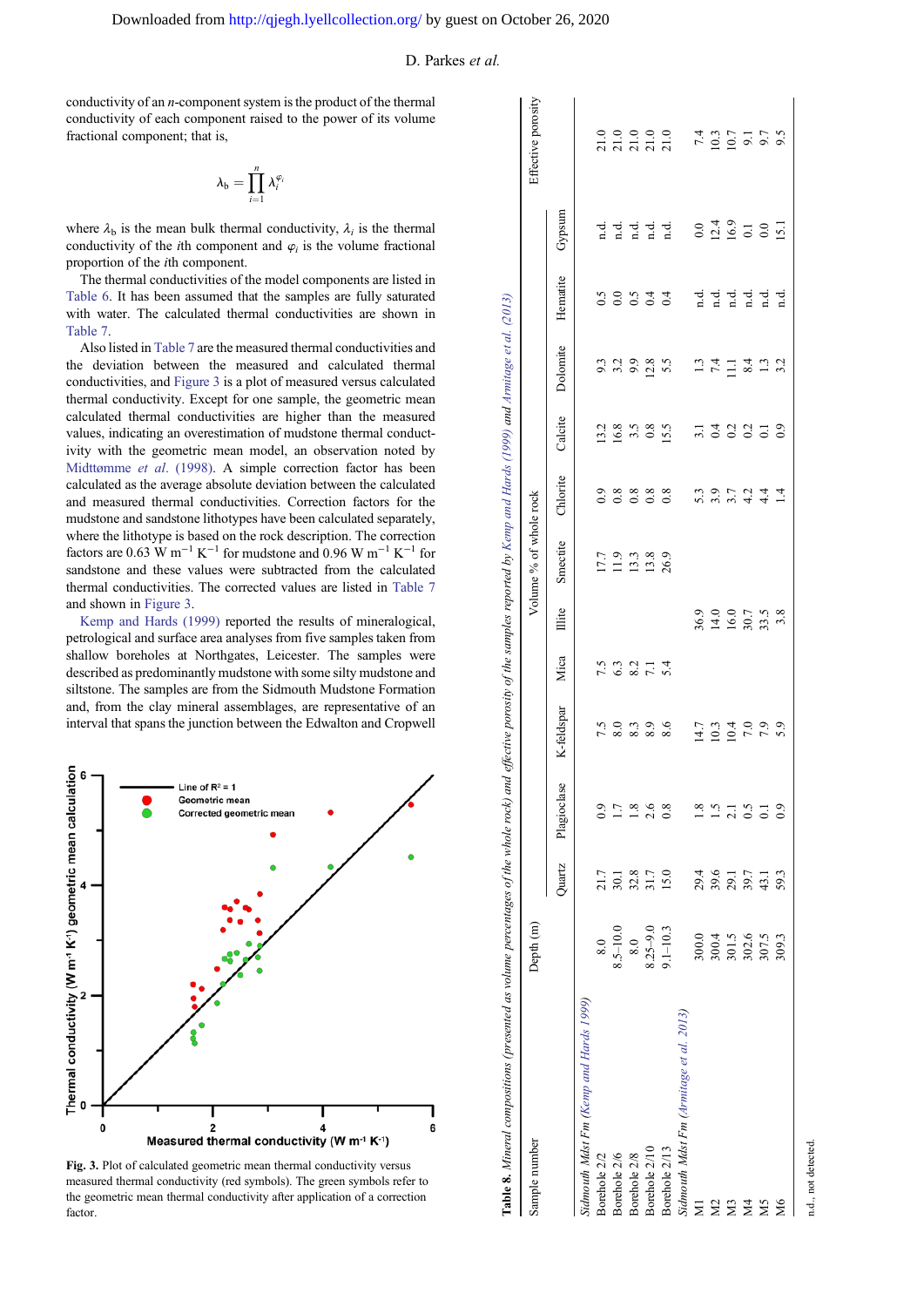# Mercia Mudstone Group thermal properties

| Table 9. Results of the geometric mean thermal conductivity modelling for the samples reported by Kemp and Hards (1999) and Armitage et al. (2013) |  |  |  |  |
|----------------------------------------------------------------------------------------------------------------------------------------------------|--|--|--|--|
|----------------------------------------------------------------------------------------------------------------------------------------------------|--|--|--|--|

| Sample number                           | Rock type     | Geometric mean thermal<br>conductivity (W m <sup>-1</sup> K <sup>-1</sup> ) | Correction factor<br>applied | Corrected geometric mean thermal<br>conductivity (W m <sup>-1</sup> K <sup>-1</sup> ) |
|-----------------------------------------|---------------|-----------------------------------------------------------------------------|------------------------------|---------------------------------------------------------------------------------------|
| Sidmouth Mdst Fm (Kemp and Hards 1999)  |               |                                                                             |                              |                                                                                       |
| Borehole 2/2                            | <b>MDST</b>   | 2.49                                                                        | $-0.63$                      | 1.86                                                                                  |
| Borehole 2/6                            | <b>SDSM</b>   | 2.67                                                                        | $-0.96$                      | 1.71                                                                                  |
| Borehole 2/8                            | <b>MDST</b>   | 2.76                                                                        | $-0.63$                      | 2.13                                                                                  |
| Borehole 2/10                           | <b>MDST</b>   | 2.76                                                                        | $-0.63$                      | 2.13                                                                                  |
| Borehole 2/13                           | <b>SLMDST</b> | 2.21                                                                        | $-0.63$                      | 1.57                                                                                  |
| Sidmouth Mdst Fm (Armitage et al. 2013) |               |                                                                             |                              |                                                                                       |
| M1                                      | <b>SLMDST</b> | 2.82                                                                        | $-0.63$                      | 2.19                                                                                  |
| M <sub>2</sub>                          | <b>SLST</b>   | 3.13                                                                        | $-0.96$                      | 2.17                                                                                  |
| M <sub>3</sub>                          | <b>SLMDST</b> | 2.74                                                                        | $-0.96$                      | 1.78                                                                                  |
| M4                                      | <b>SLMDST</b> | 3.33                                                                        | $-0.63$                      | 2.70                                                                                  |
| M <sub>5</sub>                          | <b>SLMDST</b> | 3.22                                                                        | $-0.96$                      | 2.26                                                                                  |
| M6                                      | <b>SDST</b>   | 3.88                                                                        | $-0.96$                      | 2.92                                                                                  |

Bishop members. [Kemp and Hards \(1999\)](#page-9-0) did not measure effective porosity and so the average value of the GTB mudstone samples (21%) has been used. The mineral compositions of the samples are shown in [Table 8.](#page-7-0) [Armitage](#page-9-0) et al. (2013) studied six samples from depths between 300 and 310 m from the Willow Farm borehole in the East Midlands near Nottingham (52°51'27.23"N, 0°52'52.00"W; [475434E, 329483N]). The samples vary from muddy siltstones to silty to very fine-grained sandstones and are also from the Sidmouth Mudstone Formation. The mineral compositions are also listed in [Table 8.](#page-7-0) Thermal conductivities for these 11 samples have been calculated with the geometric mean model and corrected using the correction factors estimated above and the results are listed in Table 9. The range of the corrected geometric mean thermal conductivity values is 1.57 W m<sup>-1</sup> K<sup>-1</sup> (silty mudstone) to 2.92 W m<sup>-1</sup> K<sup>-1</sup> (sandstone).

# Discussion

The measured thermal conductivities from the GTB core have been incorporated with the data in [Table 3](#page-2-0) to create a revised set of thermal conductivities for the East Midlands shelf (south) MMG, and this is shown in Table 10. From a consideration of all the measured data ([Tables 3](#page-2-0) and 10), there is a range in thermal conductivity of 1.67–3.24 W m<sup>-1</sup> K<sup>-1</sup> for the MMG. The lower values are for the mudstones, 1.67–2.81 W m<sup>-1</sup> K<sup>-1</sup>. The siltstones range from 2.12 to 2.41 W  $m^{-1} K^{-1}$  and the sandstones from 2.3 to  $3.24$  W m<sup>-1</sup> K<sup>-1</sup>.

The uncorrected thermal conductivities calculated from the mineral content are uniformly higher than the measured values for

Table 10. Revised measured thermal conductivities for the East Midlands Shelf (south) MMG, incorporating the measured thermal conductivities from the GTB core

| Code             | $TC (W m^{-1} K^{-1})$ |
|------------------|------------------------|
| <b>BCMU-MDST</b> | $1.88 \pm 0.19$        |
| <b>BCMU-SLST</b> | 2.12                   |
| AS-MDSST         | 1.67                   |
| AS-SDST          | $2.3 \pm 0.81$         |
| SIM-DSDST        | 2.76                   |
| <b>SIM-MDSST</b> | $2.71 \pm 0.23$        |
| <b>SIM-MDST</b>  | $1.81 \pm 0.39$        |
| <b>SIM-SDSM</b>  | 2.85                   |
| <b>SIM-SDST</b>  | $3.24 \pm 0.66$        |
| <b>SIM-SLST</b>  | $2.40 \pm 0.41$        |
| <b>TPSF-MDST</b> | 2.31                   |
| <b>TPSF-SDST</b> | $2.99 \pm 0.47$        |
| <b>TPSF-SLST</b> | $2.41 \pm 0.24$        |
|                  |                        |

the GTB core. [Midttømme](#page-9-0) et al. (1998) in a study of mudstones noted that the grain size distribution may be a factor in the determination of thermal conductivity. Low measured thermal conductivities correlated with rocks with a high clay fraction, whereas rocks with a high sand fraction were associated with high thermal conductivities. Figure 4 is a plot of the clay fraction  $(\leq 2 \mu m)$ and the sand fraction  $(>63 \mu m)$  of the GTB samples plotted against the measured thermal conductivity. Trends of higher measured thermal conductivity associated with a higher sand fraction and lower measured thermal conductivity associated with a higher clay fraction are apparent, suggesting that a model that does not take into account particle size fractions may not be suitable for predicting the thermal conductivity of the MMG.

There are other considerations for the mismatch between measured and modelled thermal conductivity. First, the model does not take into account anisotropy. Mudstones often display a different thermal conductivity parallel and perpendicular to bedding ([Bloomer 1981](#page-9-0)). In the measurements from the GTB core no account was taken of anisotropy and so it is not possible to quantify the effect of anisotropy on the modelling. Second, the model considers only porosity that is assumed to be saturated, although for mudstones there may be water adsorbed onto grain or clay mineral surfaces that is not accounted for in the model.

From the GTB results, correction factors for the mudstone and sandstone lithotypes were applied to the calculations from [Kemp](#page-9-0) [and Hards \(1999\)](#page-9-0) and [Armitage](#page-9-0) et al. (2013). These data have not been incorporated in the summary in Table 10 owing to the



Fig. 4. Plot of measured thermal conductivity versus the sand and clay fractions of the GTB core samples.